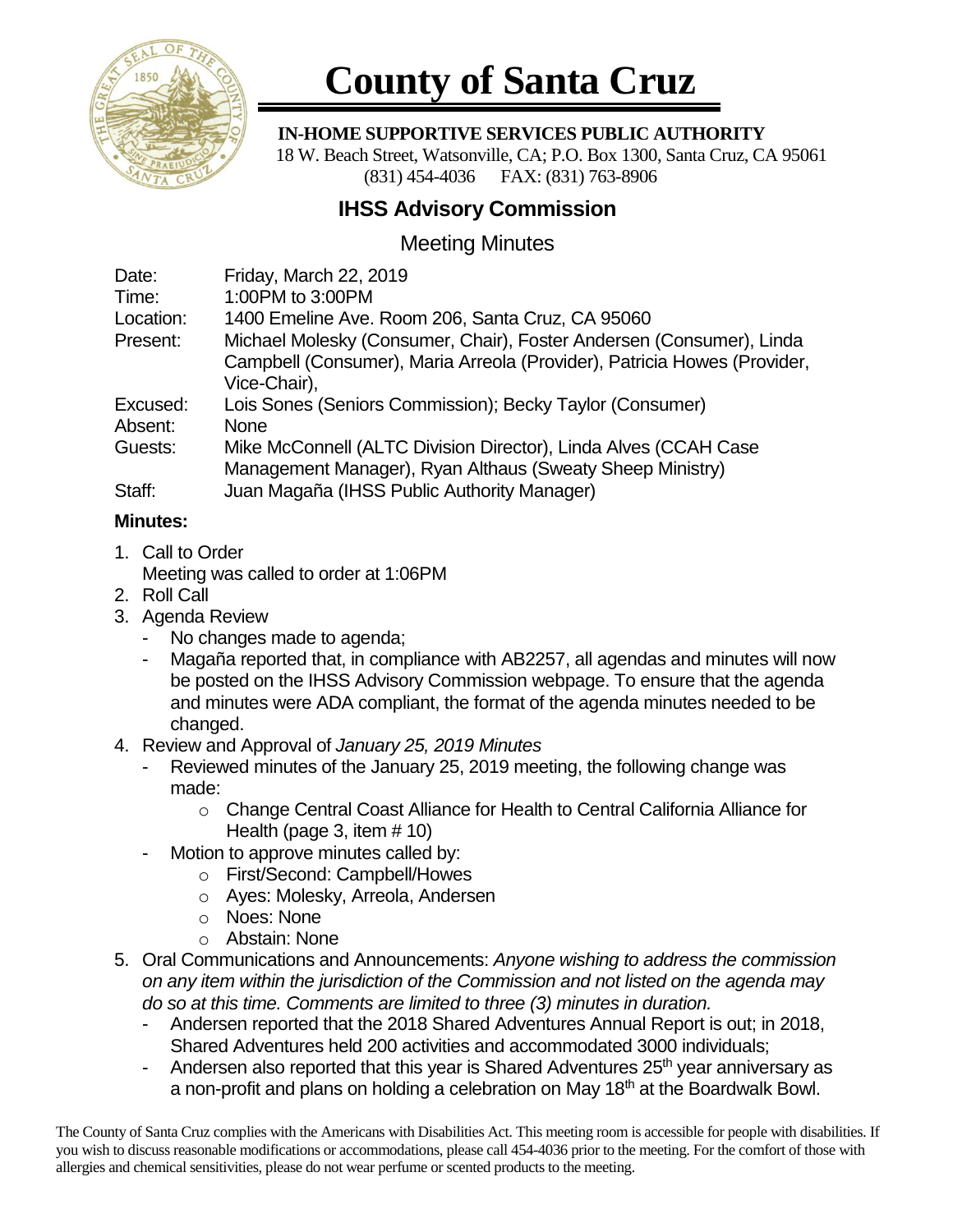- Molesky reported that the Caregiver University will be held in Salinas on March  $30<sup>th</sup>$ , 2019
- Molesky brought copies of flyers for the IHSS Advisory Commission; recommended that commission members take and use to invite people to join the commission.
- 6. Correspondence
	- No correspondence was passed
- 7. Guest Speaker: Ryan Althaus
	- Ryan Althaus from Sweaty Sheep Ministry presented on the work he is doing for IHSS; Ryan is
		- o Looking at the relational aspect of IHSS, switching from caregiving to companionship
		- o Finding IHSS caregivers by working with faith communities, Downtown Streets Team, Homeless Garden Project, Museum of Art and History and many other projects

## 8. Updates/Housekeeping

- a. Topics & Speakers
	- Magaña reported that at the April 26<sup>th</sup> IHSS Advisory Commission meeting, Sr. Network Services will be presenting on HICAP; Magaña inquired on the topics that the commission would like to be covered at this presentation
		- Molesky: Medi-Medi; Medicare D, reduction of Share of Cost
	- Molesky requested the following topics to be discussed/presented at future meetings:
		- **Emergency Preparedness (refrigeration, power outages, generators)**
		- Janie Whiteford from CICA
		- CA Exchange presentation on free phones
- b. Commission Vacancies
	- Magaña reported that the IHSS Advisory Commission has 4 vacancies: 2 consumers, 1 rep from Commission on Disabilities; 1 rep of communitybased organization that supports seniors and disabled individuals and IHSS goals and objectives
	- Magaña stated that an IHSS consumer expressed interest in the commission but was not able to make it to today's meeting but will plan on attending the April 26<sup>th</sup> meeting as a quest
- c. By-Laws Update
	- Magaña informed the group that the changes to the Commission By-Laws were made official on January 29<sup>th</sup>, 2019 by the Board of Supervisors; as a reminder the changes were increasing the commission's meetings to 10 per year and changing the language on the non-discrimination section of the By-Laws
- 9. Joint Commission Meeting
	- a. Proposed Meeting Format/Structure
		- Magaña presented the draft Joint Commission meeting format and agenda that was developed by Kaite McGrew, Commissions Coordinator for the Commission on Disabilities and Seniors Commission.
		- The proposed meeting structure would be as follows:
			- **EXECT** There will be 3 tables which will have members from each commission.
			- The meeting would be facilitated by Magaña and McGrew
			- The meeting will begin with a call to order and introductions and then allow for public comment.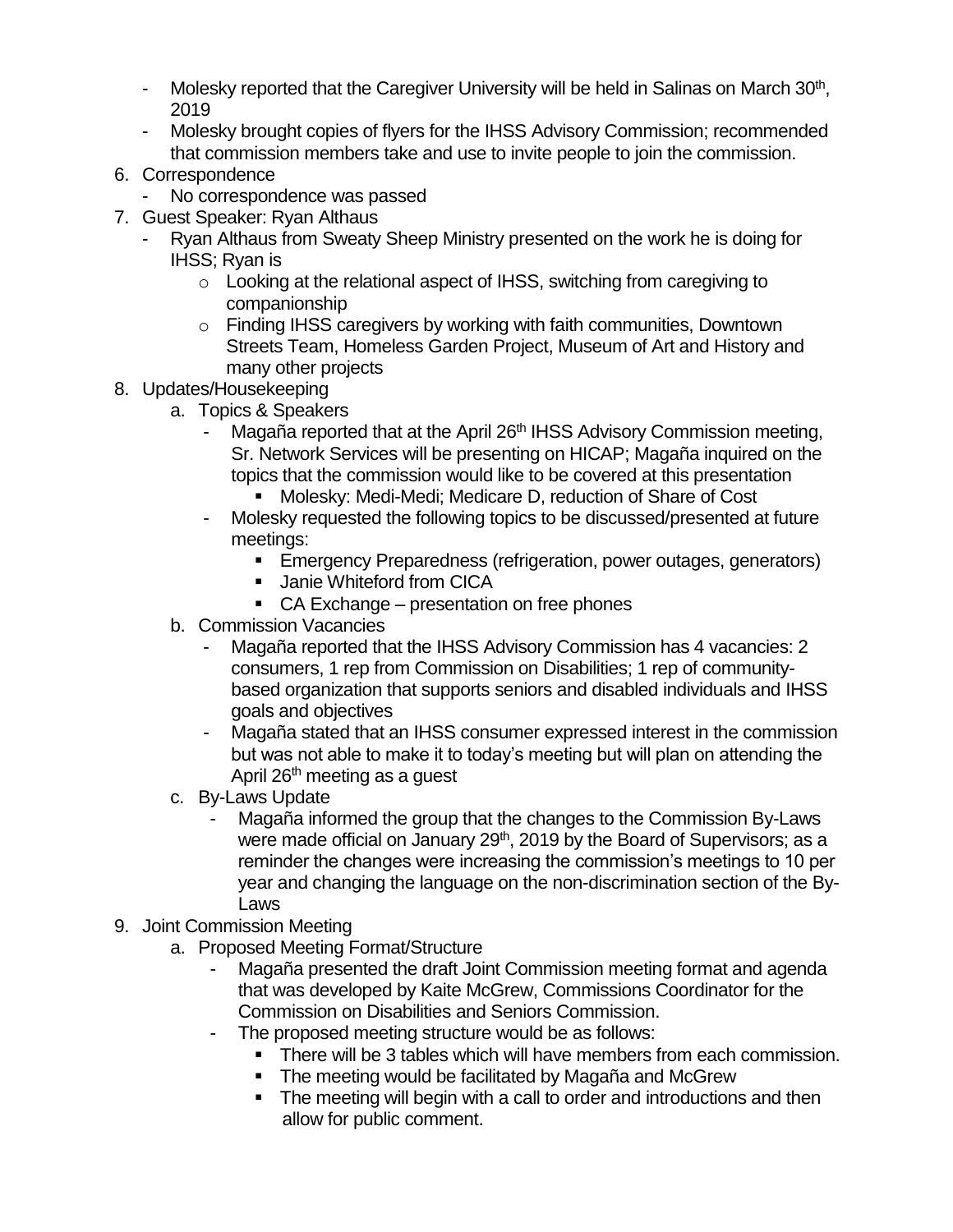- Upon completion of the public comment, the three topics of discussion would be introduced.
- After the introduction of the topics, the commissions would break-out into a brainstorming session where each table will take on one of the topics and discuss the barriers and challenges of their topic and would then report out to the rest of the group
- After a break, each of the tables would reconvene to brainstorm on the solutions or strategies to address the identified challenges; a report out to the rest of the group would follow.
- Upon gathering all the information from the break-out sessions, the commissions would then look at what the next steps are and decide what they will take on.
- Upon discussion of the meeting format, the Commission expressed unanimous consent to proceed with this meeting format and agenda; Magaña to continue coordinating the joint commission meeting with Kaite McGrew.
- b. Meeting Topics
	- Magaña asked the commission what topics they would like to bring to the Joint Commission meeting on May 6<sup>th</sup>?
		- From past commission meetings, the following topics had been discussed: transportation to medical appointments, dynamics of caregivers, scarcity of caregivers, care management and emergency preparedness.
		- Molesky would like to have commissions coordinate their subcommittees so they can work together on advocacy, outreach and other joint topics.
	- Magaña also reported that Kaite McGrew had compiled a list of topics from her respective commissions;
		- Of the list compiled by Kaite, the following 3 topics are in line with the IHSS Advisory Commission's topics:
			- Accessible, affordable transportation
			- Emergency preparedness
			- Scarcity of providers
	- These 3 topics would be the main topics of discussion at the Joint Commission Meeting.
- c. Parking this item was not discussed.
- 10.Electronic Visit Verification
	- Magaña provided information on Electronic Visit Verification (EVV), a federal mandate, that is to be fully implemented in California by January  $1<sup>st</sup>$ , 2021;
	- EVV will eventually eliminate all paper timecards;
	- A handout with information on EVV was provided to all attendees.
- 11. Live-In Provider Certification
	- Magaña provided information on the Live-In Provider Self Certification which allows provider wages to be exempt from state and federal income tax withholdings for individuals that live in the same residence as their recipient.
	- For the live-in provider's wages to be exempt from state/federal tax withholdings, the provider must complete the Live-In Provider Self Certification (SOC 2298) form and send to the department of social services; once received and processed, the provider will see an increase in their pay as no state/federal income tax will be withheld.